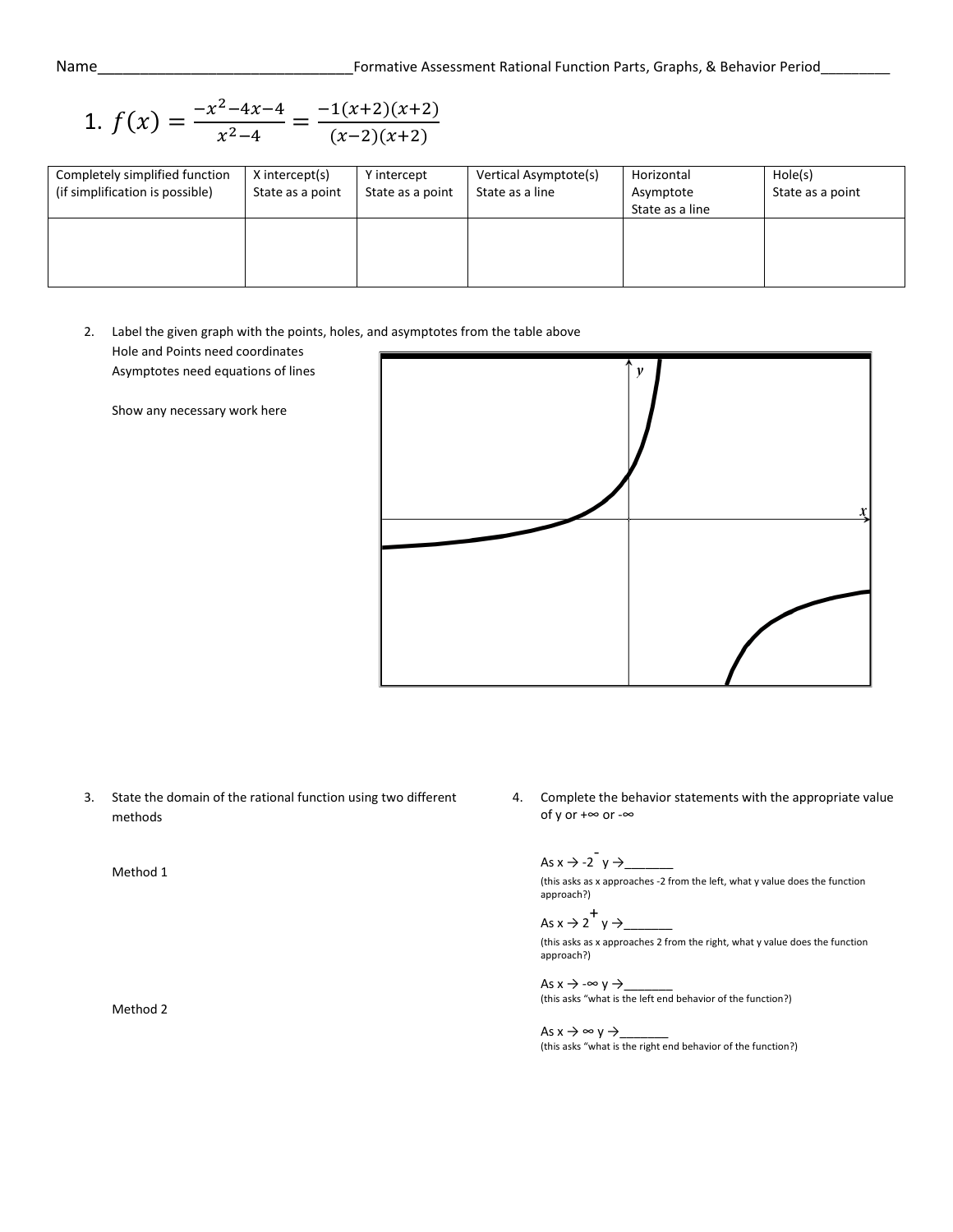5. 
$$
g(x) = \frac{x^2 - 4x}{x^2 - 4} = \frac{x(x-4)}{(x-2)(x+2)}
$$

| Completely simplified function<br>(if simplification is possible) | X intercept(s)<br>State as a point | Y intercept<br>State as a point | Vertical Asymptote(s)<br>State as a line | Horizontal<br>Asymptote<br>State as a line | Hole(s)<br>State as a point |
|-------------------------------------------------------------------|------------------------------------|---------------------------------|------------------------------------------|--------------------------------------------|-----------------------------|
|                                                                   |                                    |                                 |                                          |                                            |                             |

- 6. Label the given graph with the points, holes, and asymptotes from the table above Hole and Points need coordinates Asymptotes need equations of lines
	- Show any necessary work here



7. State the domain of the rational function using two different methods

Method 1

Method 2

8. Complete the behavior statements with the appropriate value of y or +∞ or -∞

As x → -2 - y →\_\_\_\_\_\_\_ (this asks as x approaches -2 from the left, what y value does the function approach?)

As x → 4 + y →\_\_\_\_\_\_\_ (this asks as x approaches 4 from the right, what y value does the function approach?)

As  $x \to -\infty$   $y \to$ (this asks "what is the left end behavior of the function?)

As  $x \to \infty$  y  $\to$ (this asks "what is the right end behavior of the function?)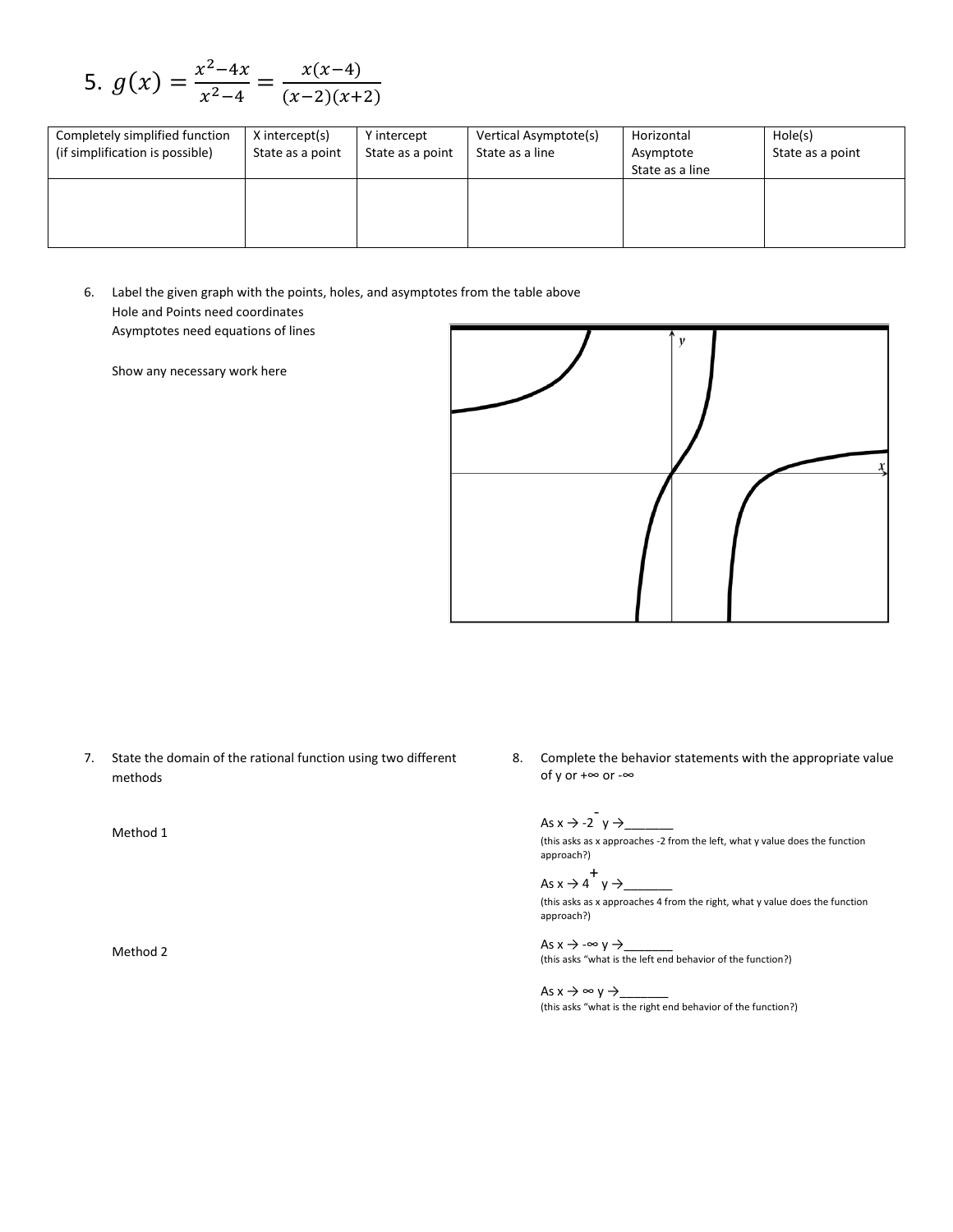9. 
$$
h(x) = \frac{x^3 - 4x^2 - 12x}{x^2 - x} = \frac{x(x-6)(x+2)}{x(x-1)}
$$

| Completely simplified function<br>(if simplification is possible) | X intercept(s)<br>State as a point | Y intercept<br>State as a point | Vertical Asymptote(s)<br>State as a line | Horizontal<br>Asymptote<br>State as a line | Hole(s)<br>State as a point |
|-------------------------------------------------------------------|------------------------------------|---------------------------------|------------------------------------------|--------------------------------------------|-----------------------------|
|                                                                   |                                    |                                 |                                          |                                            |                             |

- 10. Label the given graph with the points, holes, and asymptotes from the table above Hole and Points need coordinates Asymptotes need equations of lines
	- Show any necessary work here



- 11. State the domain of the rational function using two different methods
	- Method 1

Method 2

12. Complete the behavior statements with the appropriate value of y or +∞ or -∞

## As x → 1 - y →\_\_\_\_\_\_\_ (this asks as x approaches 1 from the left, what y value does the function approach?)

As x → 0 + y →\_\_\_\_\_\_\_ (this asks as x approaches 0 from the right, what y value does the function approach?)

As  $x \to -\infty$   $y \to$ (this asks "what is the left end behavior of the function?)

As  $x \to \infty$  y  $\to$ (this asks "what is the right end behavior of the function?)